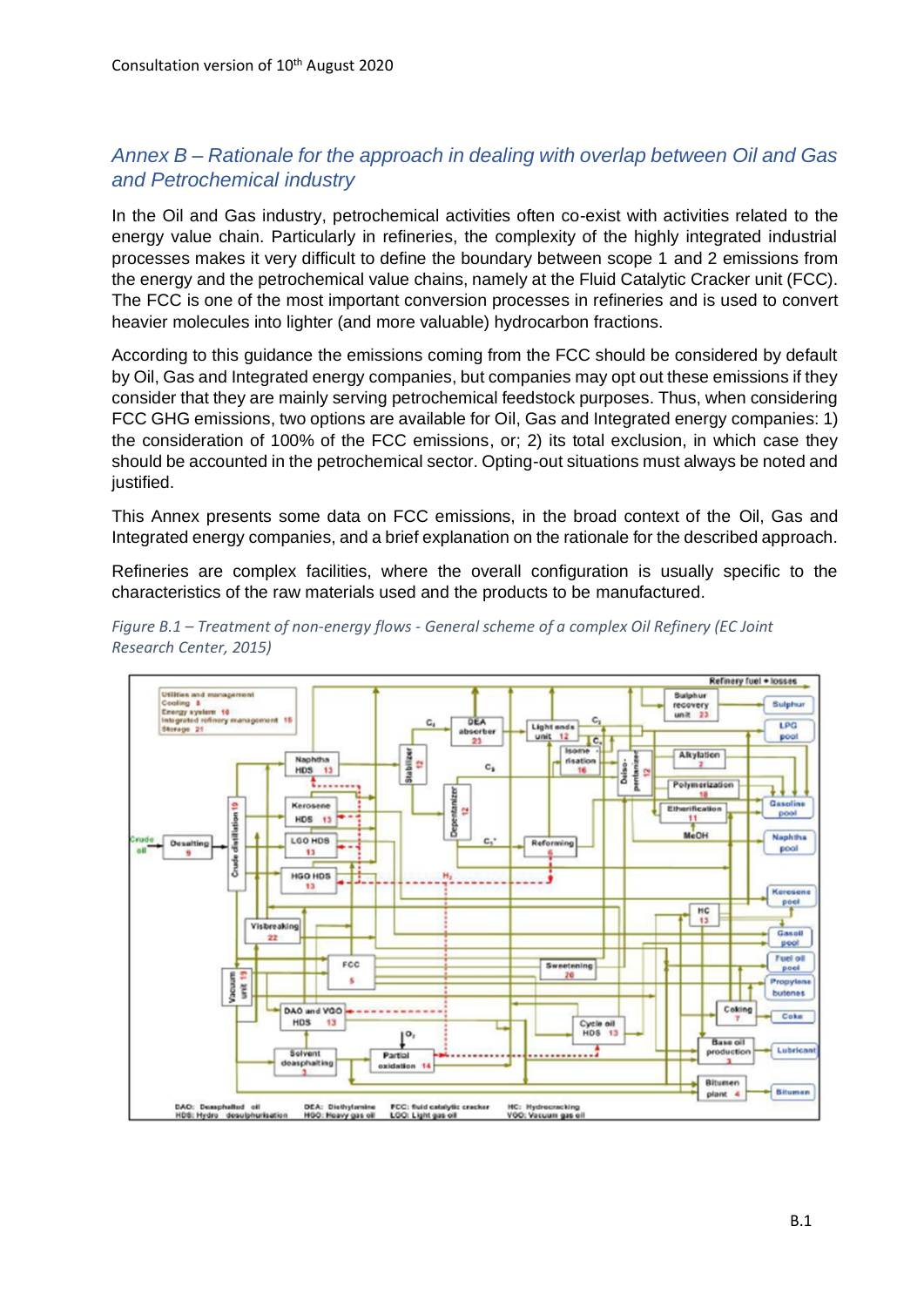Refinery units are all different regarding their configuration, process integration, feedstock, feedstock flexibility, products, product mix, unit size and design and control systems. In addition, differences in ownership strategy, market situation, location and age of the refinery, historic development, available infrastructure and environmental regulation are among other reasons for the wide variety in refinery concepts, designs and modes of operation (EC Joint Research Center, 2015). It is not surprising that the GHG emission patterns can also vary from site to site.

Nevertheless, it is possible to establish patterns on the (GHG) significance of key refinery processes. Two different data sources presented in Table B.1 and Table B.2 show similar values concerning the emissions breakdown by process in an average refinery.

*Table B.1 – Breakdown of Refineries Direct Emissions – Contribution of different sources to overall refinery GHG emissions (average and range) - Öko Institut and Ecofys (2008)*

|                            | Contribution to overall GHG emissions ( $\%$ , CO <sub>2</sub> -eq basis) |                |                |
|----------------------------|---------------------------------------------------------------------------|----------------|----------------|
|                            | <b>Average</b>                                                            | <b>Minimum</b> | <b>Maximum</b> |
| <b>Direct combustion</b>   | 85                                                                        | 56             | 100            |
| - FCC Coke on Catalyst     | 19                                                                        | $\Omega$       | 61             |
| - Other fuels              | 66                                                                        | 23             | 99             |
| <b>Indirect energy</b>     | 8                                                                         | $\Omega$       | 35             |
| <b>Hydrogen generation</b> |                                                                           |                | 29             |
| <b>Flare</b> loss          |                                                                           | 0              | 19             |
| <b>Methane</b>             | $\leq$                                                                    |                |                |

*Figure B.1 – Breakdown of Refineries Direct Emissions (US nationwide emissions) (U.S. EPA, 2010)*



The FCC process produces coke, which collects on the catalyst surface and diminishes its catalytic properties. The catalyst therefore needs to be regenerated continuously, essentially by burning the coke off the catalyst at high temperatures, being the main source of GHG emissions in the process (EC Joint Research Center, 2015).

It is widely used to convert the high-boiling, high-molecular weight hydrocarbon fractions of petroleum crude oils into more valuable gasoline, and other products such as relatively high quantities of C3 and C4 gases. Both products are highly olefinic and therefore are ideal feed streams for the alkylation, etherification and petrochemical industries.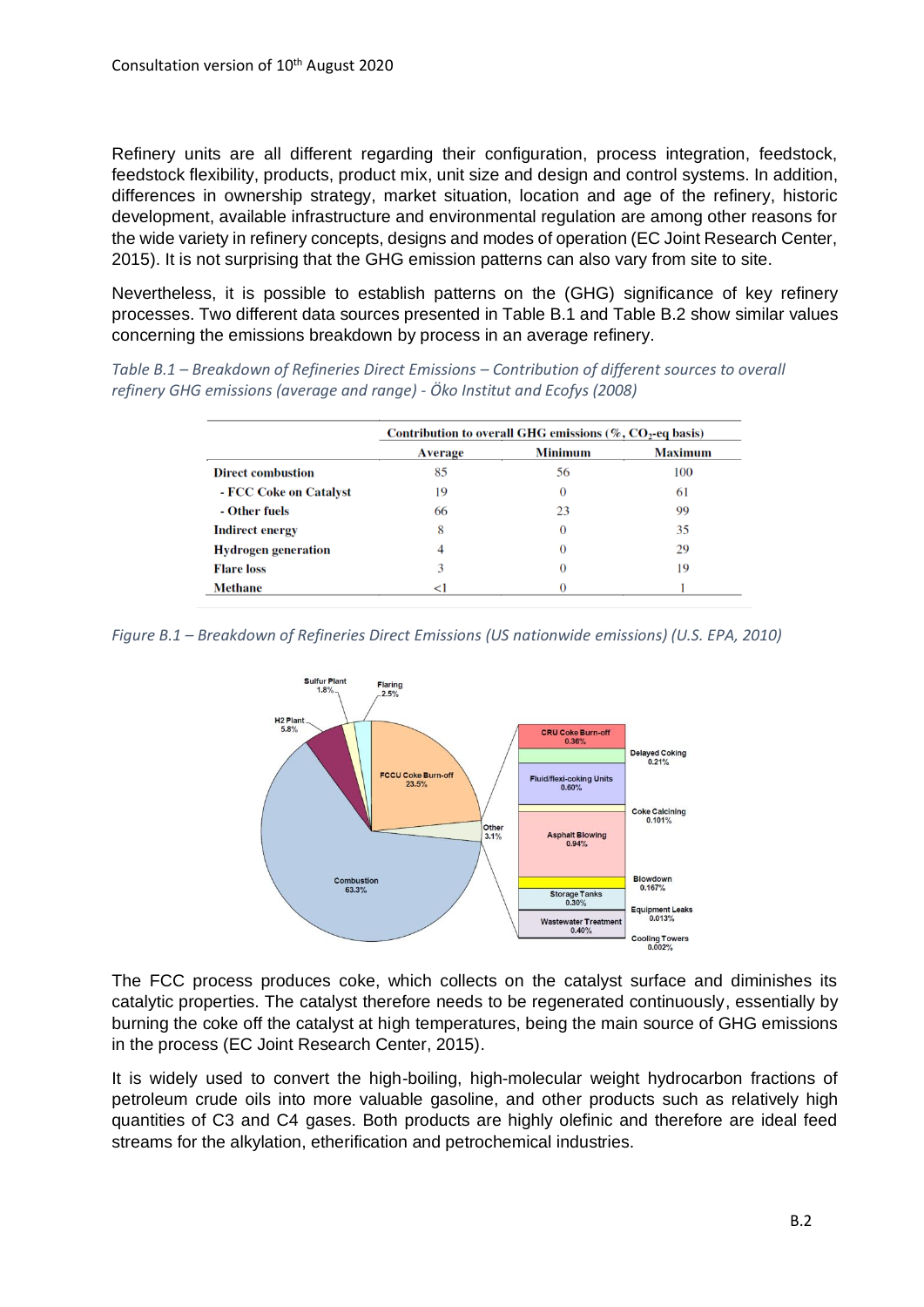It is however virtually impossible to accurately allocate emissions associated with the production of petrochemical feedstock and energy use products. To accomplish this in a fair manner, for each site, the emissions share of petrochemical feedstock produced would have to be calculated in order to deduct the related share of  $CO<sub>2</sub>$  direct emissions. This could be done through (a) a carbon mass balance; (b) a global mass balance; or (c) an energy balance. In each case, there would always be complexity on the calculations and subjectivity on the results. In any case, a high cost/benefit ratio would be expected.

Considering that FCCs are also managed according to the specific demand for petrochemical feedstock products, the best solution is to let companies decide: 1) if their FCC emissions should be considered within the refinery unit and in the Oil, Gas and Integrated energy sector - if the production of energy products is dominant – or; 2) within the petrochemical unit and the Chemical & Petrochemicals sector - if the production of petrochemical feedstock is more important.

When looking at individual refinery plants, FCC emissions are often significant. However, looking at the Oil and Gas sector direct emissions (Scope 1), the relevance of the FCC is below 5% of its total direct emissions.



*Figure B.2 – Oil and Gas Scope 1&2 Emissions (Mt CO2eq)*

**Sources:** *Global data*: IEA (2020); *Emissions breakdown*: IEA (2018); *Distribution of Refinery processes emissions*: EPA (2010)

Furthermore, the relevance of the FCC emissions in the context of scope 1, 2 and 3 emissions of the sector is low - 1.2 to 1.6% of its total emissions.